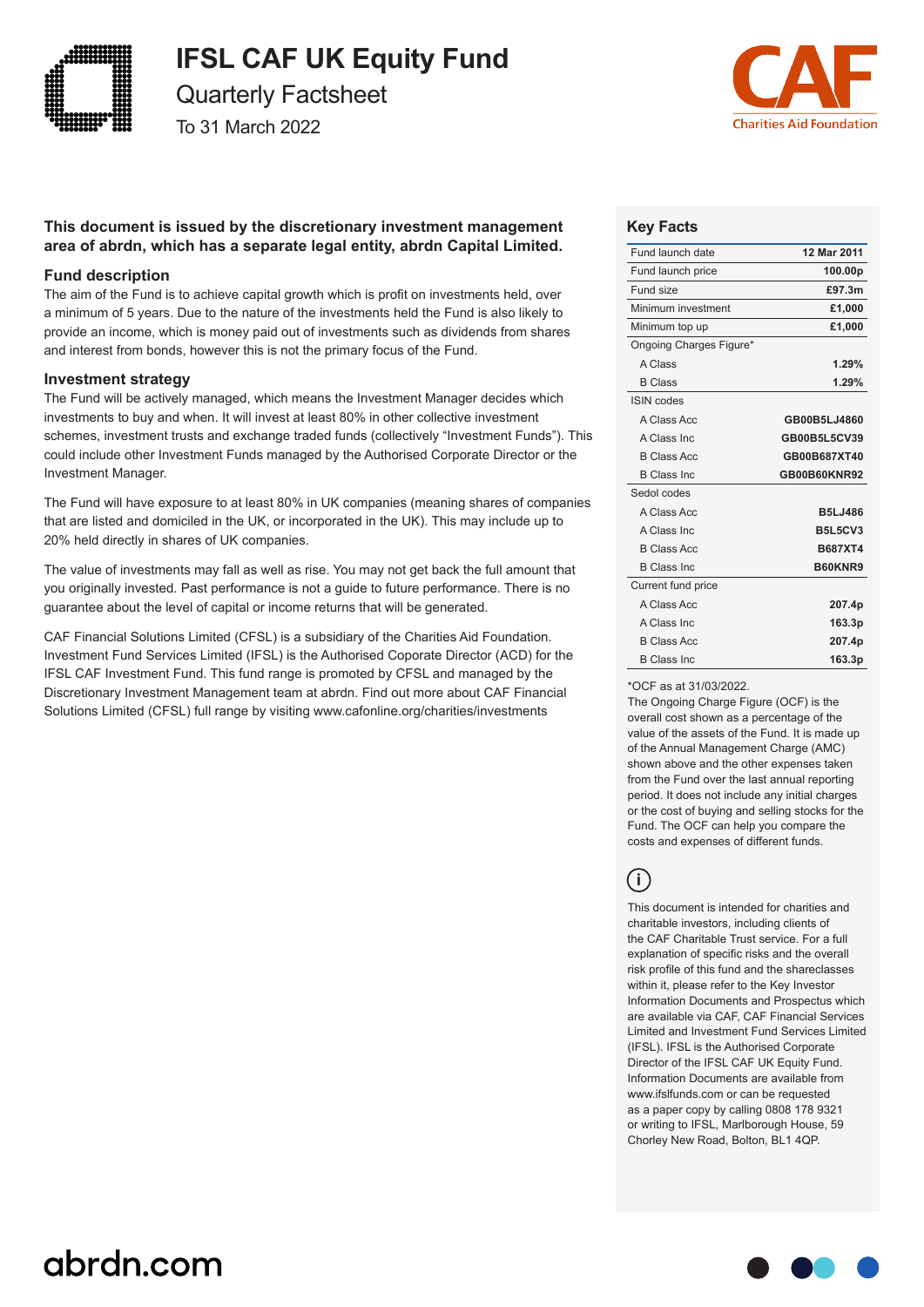#### **Performance**



The performance of the fund\*\* has been calculated using bid to bid basis, based on an Annual Management Charge (AMC) of 1.00%, gross income re-invested and excludes initial charges. The Comparative Index performance is on a Total Return basis.

\*\* IFSL CAF UK Equity Fund A, B and C Class

Under abrdn management from 01.04.21

Source: Morningstar (Fund) and Thomson Reuters DataStream (Comparative Index)

Note: Past performance is not a reliable indicator of future results.

#### **Discrete calendar year performance**

|                                            | 2021<br>(%) | 2020<br>(%) | 2019<br>(%) | 2018<br>(%) | 2017<br>(%) |
|--------------------------------------------|-------------|-------------|-------------|-------------|-------------|
| <b>IFSL CAF UK Equity Fund A Acc Class</b> | 15.01       | $-4.25$     | 16.92       | $-10.65$    | 11.78       |
| IFSL CAF UK Equity Fund A Inc Class        | 15.01       | $-424$      | 16.93       | $-10.64$    | 11.79       |
| IFSL CAF UK Equity Fund B Acc Class        | 15.01       | $-4.25$     | 16.92       | $-10.65$    | 11.78       |
| IFSL CAF UK Equity Fund B Inc Class        | 15.01       | $-4.25$     | 16.66       | $-10.64$    | 11.79       |
| FTSE TR All Share                          | 18.32       | $-9.82$     | 19.17       | $-9.47$     | 13.10       |

Source: Morningstar (Fund) and Thomson Reuters DataStream (Comparative Index) Under abrdn management from 01.04.21

#### **Cumulative performance**

|                                            | Quarter (%) | <b>YTD</b><br>(%) | 1 Year<br>$(\%)$ | 3 Years<br>$(\%$ p.a.) | 5 Years<br>$(% \mathbf{a})$ (% p.a.) |
|--------------------------------------------|-------------|-------------------|------------------|------------------------|--------------------------------------|
| <b>IFSL CAF UK Equity Fund A Acc Class</b> | $-2.31$     | $-2.31$           | 7.81             | 5.39                   | 3.74                                 |
| IFSL CAF UK Equity Fund A Inc Class        | $-2.31$     | $-2.31$           | 7.81             | 5.39                   | 3.74                                 |
| IFSL CAF UK Equity Fund B Acc Class        | $-2.31$     | $-2.31$           | 7.81             | 5.39                   | 3.74                                 |
| IFSL CAF UK Equity Fund B Inc Class        | $-2.31$     | $-2.31$           | 7.81             | 5.31                   | 3.69                                 |
| FTSE TR All Share                          | 0.49        | 0.49              | 13.03            | 5.31                   | 4.69                                 |
| IA UK All Companies                        | $-4.91$     | $-4.91$           | 5.41             | 5.49                   | 4.41                                 |

Source: Morningstar (Fund) and Thomson Reuters DataStream (Comparative Index) Under abrdn management from 01.04.21

**Past performance is not a reliable indicator of future results.** The price of shares and the income from them may go down as well as up and cannot be guaranteed; an investor may receive back less than their original investment.

For full details of the fund's objective, policy, investment and borrowing powers and details of the risks investors need to be aware of, please refer to the prospectus.

For a full description of those eligible to invest in each share class please refer to the relevant prospectus.

### **Key Risks**

- The Fund will be exposed to stock markets and market conditions can change rapidly.
- Prices can move irrationally and be affected unpredictably by diverse factors, including political and economic events.
- In certain market conditions some assets may be less predictable than usual. This may make it harder to sell at a desired price and/or in a timely manner.
- In extreme market conditions redemptions in the underlying funds or the Fund itself may be deferred or suspended.
- The Fund may invest a large part of its assets in other funds for which investment decisions are made independently of the Fund. If these perform poorly, the value of your investment is likely to be adversely affected. Investment in other funds may also lead to duplication of fees and commissions.

Risks which are not adequately captured by the risk indicator include:

- The Fund's investments may be subject to counterparty risk, which is the risk that a party to a transaction will fail to meet its obligations. Some or all of these obligations may arise as a result of the Fund holding investments where returns are linked to financial contracts, known as derivatives.
- The Fund may enter into various financial contracts (known as derivatives) in an attempt to protect the value of the Fund's assets or to reduce the costs of investing, although this may not be achieved.
- All or part of the fees and expenses may be charged to the capital of the Fund rather than being deducted from income. Future capital growth may be constrained as a result of this.
- Past performance is not a reliable indicator of future returns. Capital is at risk.

A more detailed description of the risks that apply to this Fund can be found in the Fund's prospectus.

# abrdn.com